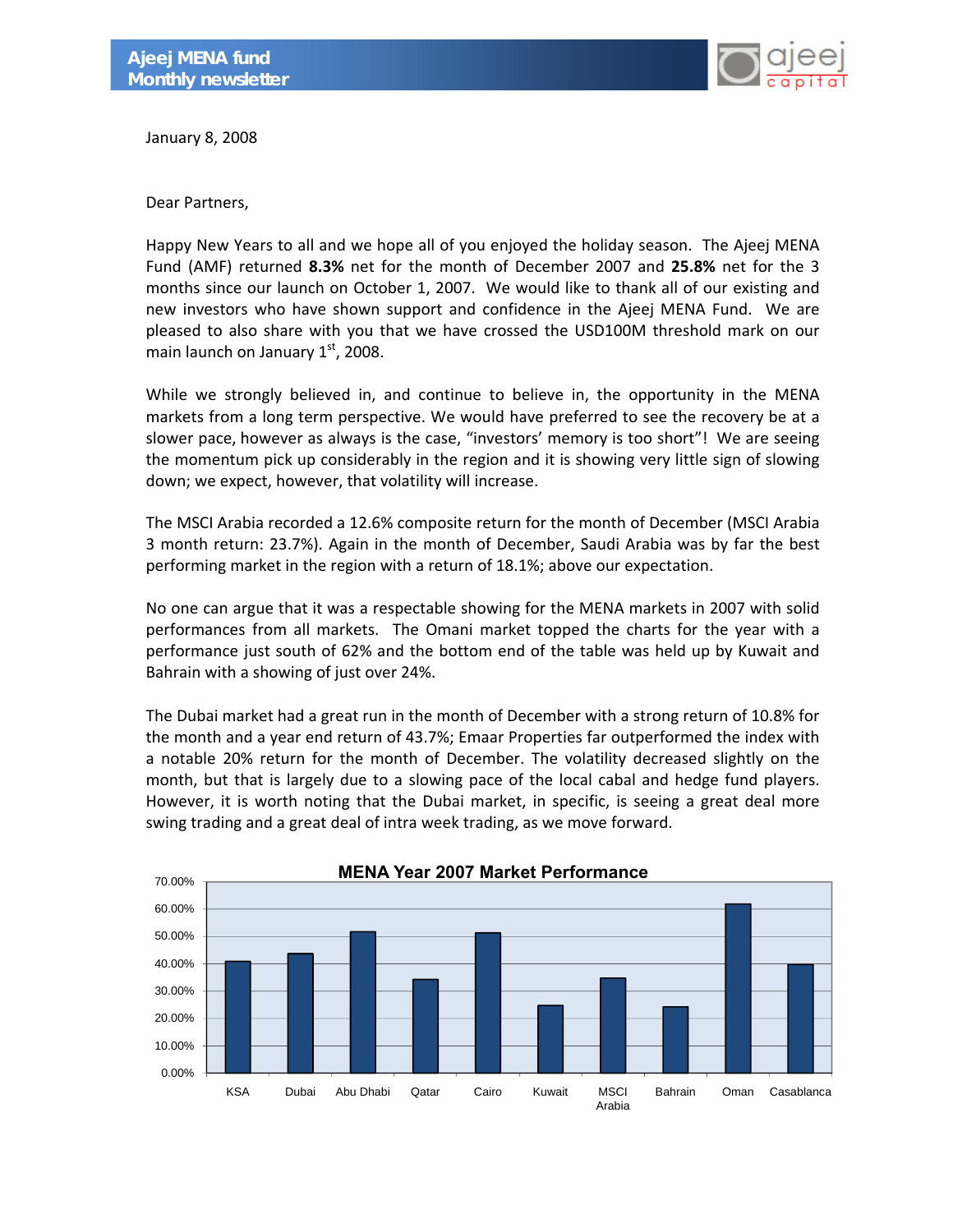

# **The markets are still sprinting (closer to shuttle run actually)!!!! Do we need to change our pair of shoes?**

#### **"ان جن ربعك ما نفع عقلك "**

 **A Jordanian saying which means: "If your community is all insane, your brain does not do you any good"!!** 

The sprint continues and is being pumped by steroids; unbelievable returns, and the velocity is just incredible. So what does this mean? We certainly don't think the community is insane; however, the sentiment is certainly driving the markets at an, albeit overheated, very fast pace. We expected to get here, but not this quickly!!!

Beta buying on relatively illiquid stocks drove up the banks, whereby they enjoyed a composite return of 22% in December and a whopping 42% return for the quarter.

We have always taken the view that we never short single companies in the MENA markets and had told this to investors early on. We have been around for too long to fall into such trap. However, any rational investor would be able to identify many opportunities which make all the sense to short. However, in this region they could lose their shirt doing so. Companies worth nothing may see their stock prices shoot up through the roof, and that is exactly the reason we strongly believe in the long-term strength of the strategy we follow: *invest behind fundamentally strong companies that we have strong belief in their ability to create value for themselves over the long‐term.*

Markets are not yet rational, but if you dig deep enough, there is definitely value, and indeed very compelling value in many sectors across the region for long term investors.

### **And here's what we did in December:**

We continued to stay out of the Kuwaiti Market and maintained minimal exposure to Qatar. We do expect this to change in 2008 as we will be starting to build positions in various sectors in Kuwait in addition to adding exposure to Qatar.

We reduced our exposure in Real Estate in this month and built up our sectoral contribution into the Manufacturing Sector. As discussed last month real estate was not expected to be a fertile ground for our bottom up approach of investing, but a substitution for the building of concentrated positions.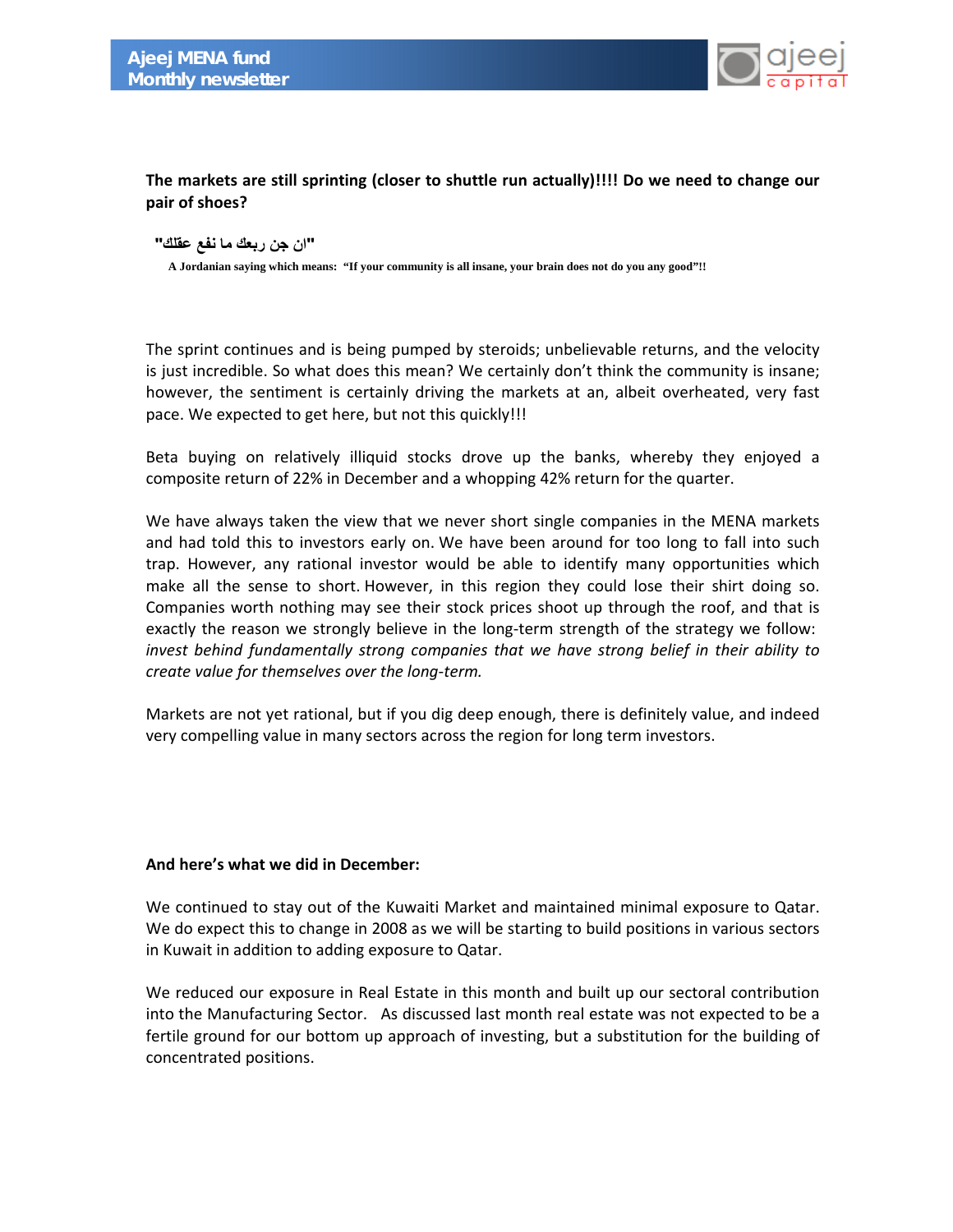

During the month we reduced our exposure out of Egypt and moved towards Saudi. This was expected as the Egyptian phenomenon was a short term play which did not achieve AMF's objectives, thus resulting into a fluid shift back into its Red Sea neighbor.



# **Geographical Breakdown - December 31, 2007**

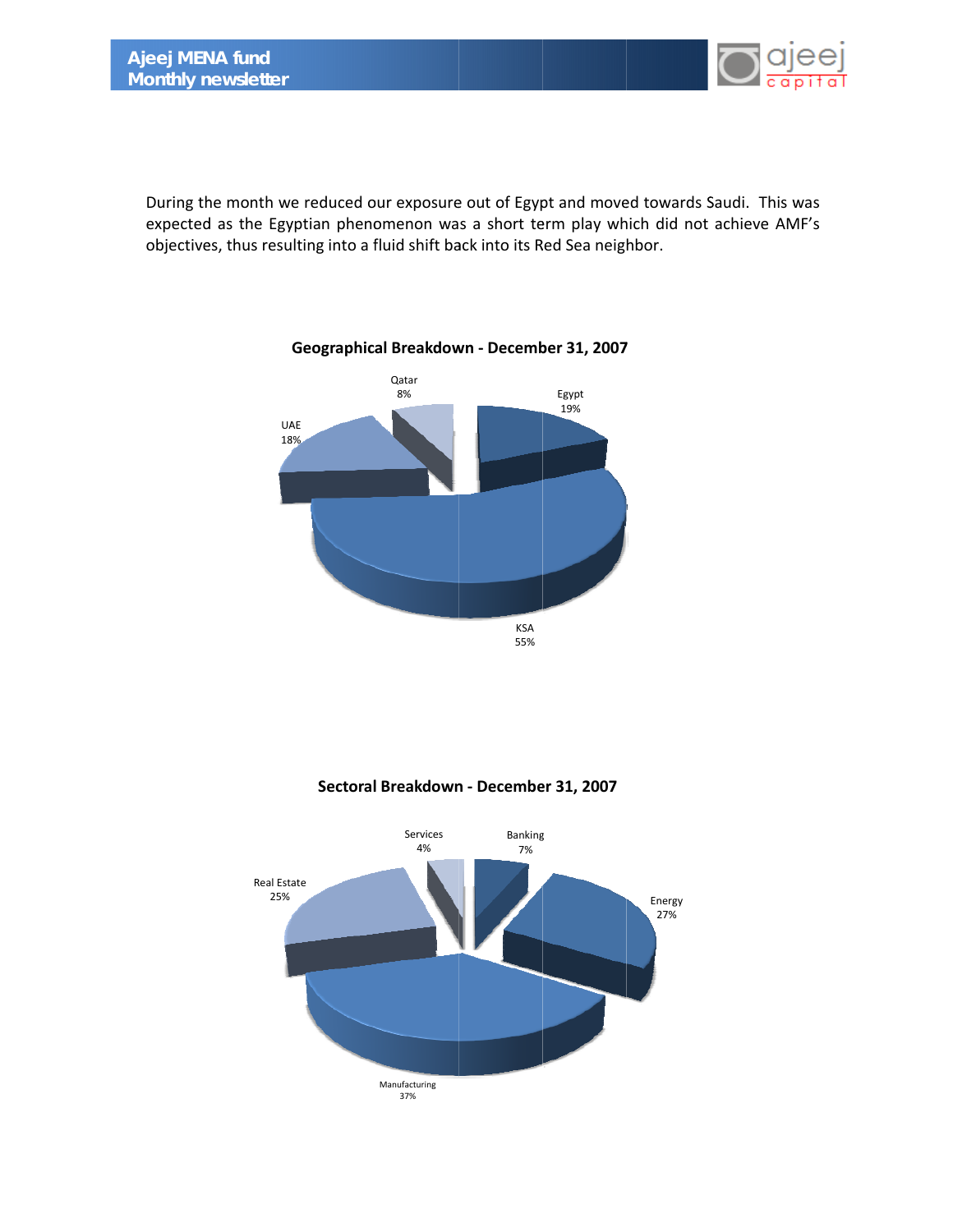

#### **So what are our views on recent news …**

#### *Oh! What a Budget:*

Everyone has been so bullish on the budgetary numbers on Saudi and using it to fuel further optimism on the market. Realistically the numbers are not surprising and what is extremely interesting to see is that when investor confidence is so high any tidbits of good news are easily celebrated. If we go back to 2006 with a solid budget for '07 the excitement around it was muted for Saudi. For AMF it is neither here nor there and already built into the equation of Macro Economic strength, one which we have heavy conviction towards. However, with that being said we particularly like the concept of developing for the future and the new generations of Saudis. With over 40% of the overall budget allocated toward health & social development and education, it is clear that the welfare state of the 70's is now treading along the efficient path trying to provide a fertile ground of domestic and productive human assets for 2015 onwards. The biggest challenge to the next phase of development for Saudi Arabia is how a country with a skewed Capital / Labor ratio of future projects will be able to create sufficient job creation for Saudis. The high level answer by many is Economic Cities, but we will refrain from our views on the success of such projects at this point in time. One thing is for sure though, that until the country is able to have a healthy job creation solution, protectionism through a restriction on labor permits is not the answer and can hinder the execution for growth and necessary developments required at a period of heavy investment. Saudi Arabia is on the right track though and continues to be the economic engine for the region. The UAE will have a more difficult time in trimming the gap of regional economic supremacy as long as Saudi maintains its fiscal prudence. We will not talk about monetary prudence as there is just too much rhetoric on this front. **(We don't think Saudi will revalue currency in 2008 bottom line)** 

### *The trillion dollar question and 3 positive first‐timers (1st) in Saudi Arabia…*

Good news, PetroRabigh will be the **1st** Aramco subsidiary to go public in history. The Sumitomo‐Aramco petrochemical and oil refining joint venture will go public in January at a price of SR 21 which we believe is in the money. The company will operate one of the world's largest refining and petrochemical projects with a capacity of 17m tons of oil products and 2.4m tons of petrochemical products; a \$10b project. The company also currently operates the largest refinery in the world, a 400,000 bpd refinery which will be upgraded to a complex refinery. What is very interesting is that for the **1st** time, a Saudi government‐majority owned company will offer its employees equity exposure. And this will be the **1st** government‐owned company to go public and have a tranche of the IPO go to institutional investors. These are all very positive developments and quite encouraging. While we would like to see higher allocation to institutional investors and to included non‐funds as well, this is still a good start. The trillion dollar question though is "will we see Aramco go public in the foreseeable future?" We don't think so, if it happens however, it will be the largest company in the world.

### *And positive decisions for the Gulf Cooperation Council… but will they be implemented?...*

DOHA, 5 December 2007 — Leaders of the six‐member Gulf Cooperation Council (GCC) announced on December  $4<sup>th</sup>$  their plan to launch a common market in January 2008 and a currency union by 2010 in addition to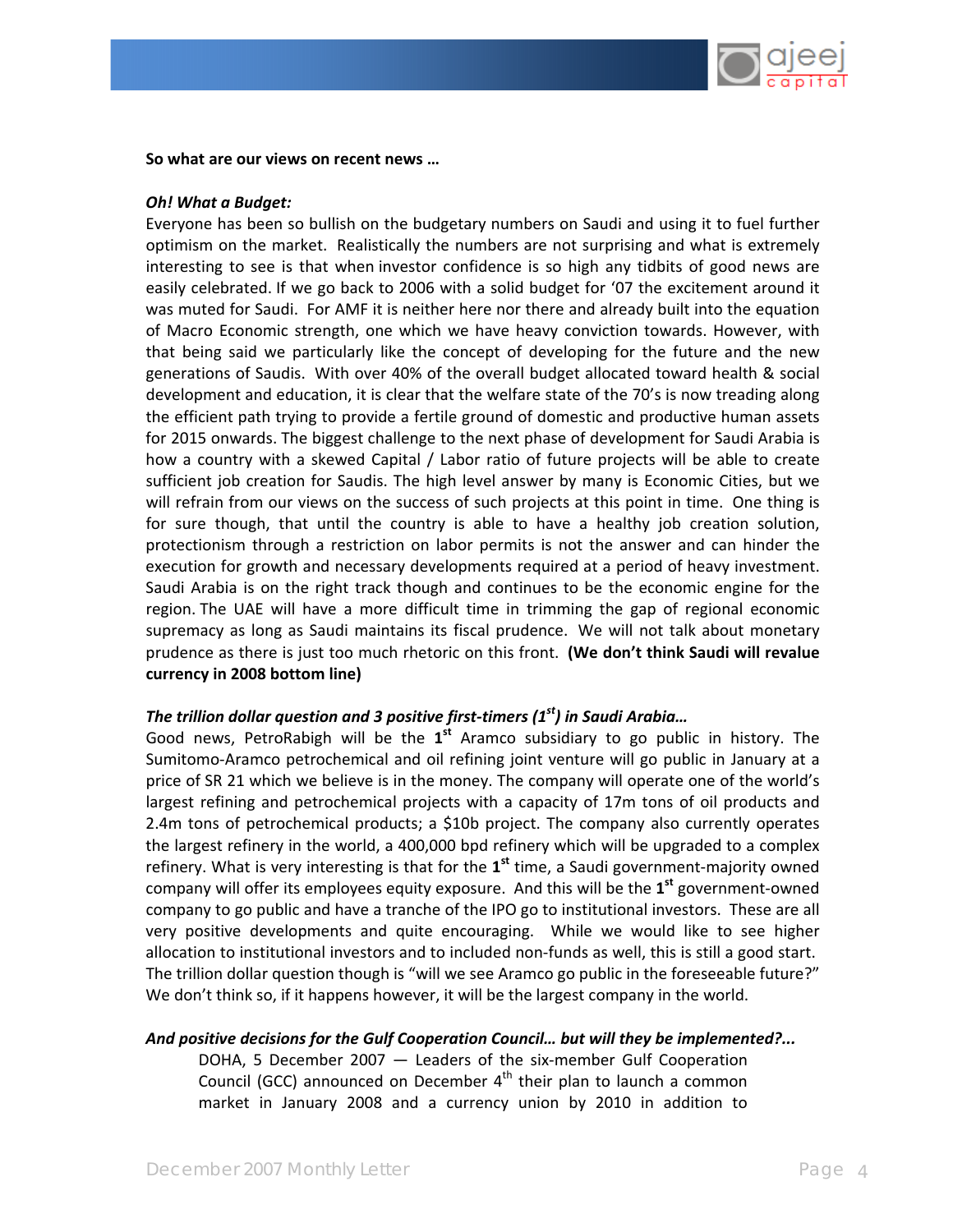

maintaining their currencies' peg to the US dollar. "The Gulf Common Market aims to create one market ... raising production efficiency and optimum usage of available resources and improving the GCC's negotiating position among international economic forums," said a final communiqué at the end of the two‐day summit. GCC Secretary‐General Abdul Rahman Al‐ Attiyah called the decision to create the common market "a historic declaration." He told reporters, "We want to have equal opportunities for all GCC citizens." These include the right to work in all government and private institutions in the GCC, buy and sell real estate and make other investments, move freely between the countries, and receive education and health benefits, the communiqué said.

Someone would expect if Europe made it with its not so distant world war history and with the high divergence in languages and geographies, the GCC should be in a much better position to make it happen. We won't hold our breath though and hope for the best. It is, however, a good sign that there seems to be commitment from the top leaders.

Saudi is ranked no. 1 on the World Bank's "Ease of Doing Business Rank"!!... Is it realistic? Saudi is now ranked no. 23 out of 178 global economies! While we are very bullish on Saudi Arabia and believe there are significant positive developments in the country, that ranking really does come as a pleasant surprise. Even more interestingly, Saudi is ranked no. 1 within 17 MENA economies! Dubai will surely not be happy about missing out on the top rank for something! However, truth be told, we really do wonder how Saudi managed to pull this one out of the hat. The world rank of 23 for Saudi Arabia compares with 38 last year, and being here on the ground, we are perplexed.

### **Year 2008: the year of IPOs in the GCC?**

2008 is set to be a record breaking year in terms of IPO activity. Over 80 IPOs are expected for the region this year; over 42 companies have assigned a share issue manager for their float, while more than 41 have announced their intention to carry-out studies for an IPO. The table below highlights the strong IPO momentum in the GCC markets. But first, we've provided commentary on some of our favorites.

- Saudi Arabia is going to be kick starting the year with its PetroRabigh IPO. A joint venture between Japan's Sumitomo Chemical, and Saudi Arabia's very own Aramco, PetroRabigh is not likely to be a lame duck. If the last petrochemical IPO is anything to go by (SABIC subsidiary Saudi Kayan last June) then buckle up for one hell of a ride! Kayan recorded a 108% return in the final quarter of 2007, and it's not even operational. With an offer price of SAR21, PetroRabigh (PR) will have a market capitalization just shy of USD5 billion. We expect PR to be a catalyst in the reinvigoration of the Saudi retail investor, who has been quietly nursing his wounds after the market crashed about a year ago. (PR is offering a 25% stake, 219million shares at SAR21)
- Also in the pipeline is Al Inma Bank, which is set to list early in the second quarter. The size of the offering is the main attraction here: 1,050,000,000 shares at a par value of SAR10, which comes to 70% of the company. This makes the bank's listing the second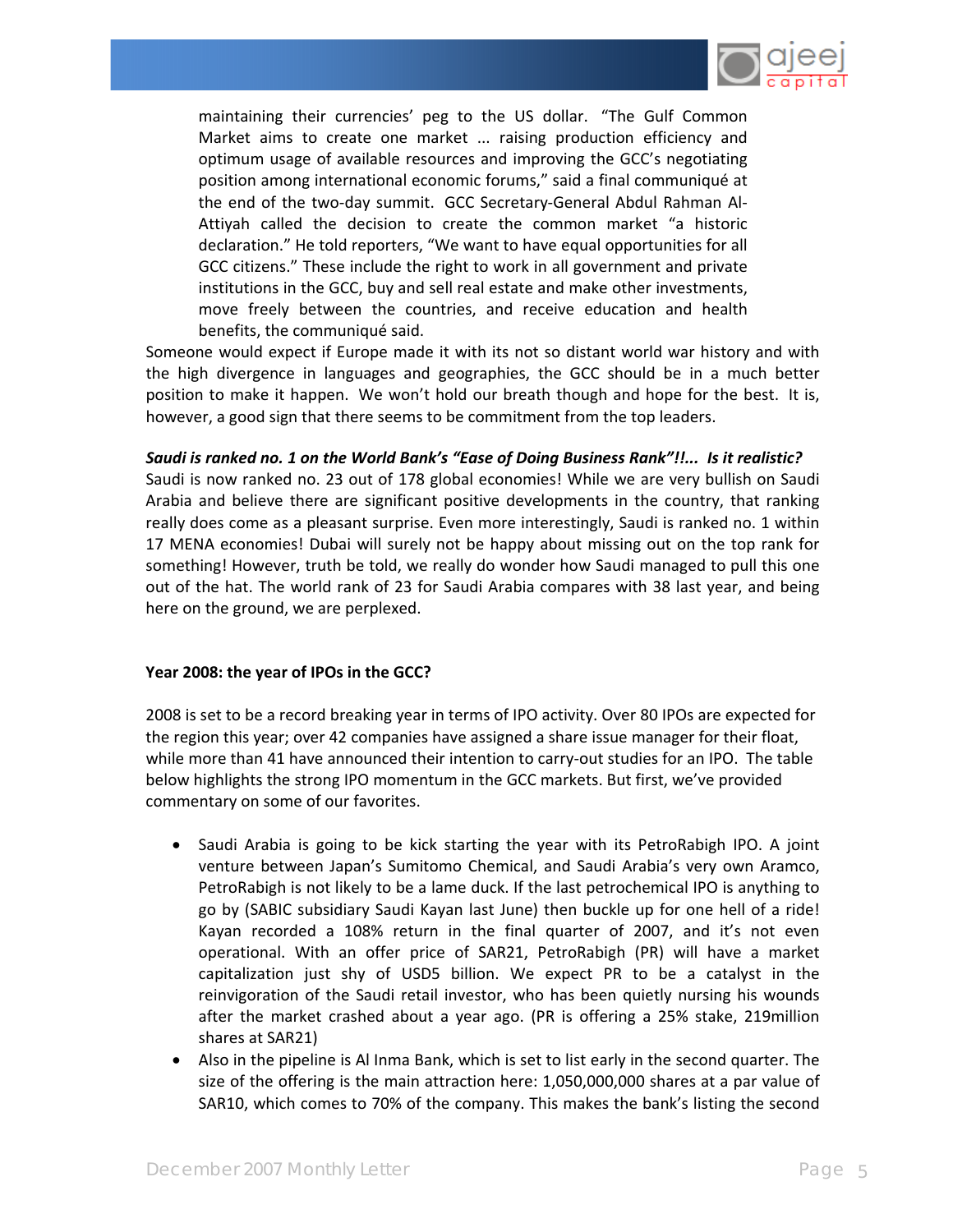

largest IPO in the history of the region, after the ill-fated DP World, which incidentally is currently trading 10.8% below its offering price. In contrast, pundits are forecasting that Al Inma will be a 2 or 3 bagger…we can only keep our fingers crossed for now.

• MTC (Zain), Kuwait's largest mobile phone operator, is listing shares for its Saudi operations in February. The offer size will be SAR7 billion comprising of 700 million shares offered at par value, which amounts to 40% of the company market cap. Again this IPO is not a small one, and will serve to further push the golden gates of retail apart, which have recently begun to crack open once more.

| <b>YEAR</b>                | 2005 | 2006 | 2007 | 2008  |
|----------------------------|------|------|------|-------|
| <b>Number of IPOs</b>      | 22   | 23   | 33   | $80+$ |
| Total Value (USD billions) |      | 7.5  | 10.5 | N/A   |

Another positive trend is the variety of sectors of IPOs. In the past IPOs were mainly concentrated in a limited number of sectors, but the recent trend has shown a change, expanding to new avenues like financial services, which top the floats, followed by oil and gas, real estate, construction and food companies.

#### **And so what about Real Estate?**

Last month Real Estate stocks comprised approximately 40% of our portfolio, and we explained that the reason for this was that we saw the sector as a good parking ground, whilst we built up the conviction in our core investments. As expected in December we did in fact reduce our exposure to the sector, dropping it down to 25% of our holdings. That being said though, we still think that given the current economic boom in the region, it's a no‐brainer that real estate will grow strongly. So here are some interesting facts:

- Jabal Omar in KSA, is selling land for as much as USD50,000 per square meter in comparison to average London and Monaco prices, which stand at USD14,522 and USD24,900 respectively.
- Emaar's non‐proportional land bank equates to only 76% of the entire area of Bahrain, yet its market cap is 40% larger than the GDP of the small island nation. Perhaps, we should have Emaar's management go to Bahrain as governmental advisors, and see if they can help optimize the country's output. Just a joke of course, Emaar has its own problems when it comes governance towards its shareholders, and constantly reinventing their strategy.
- Over 800 million square meters will be developed by 2010 in this arid part of the world, and we expect this number only to grow. That's a lot of sand to move; in fact if you were to take all the grains of sand and lay them down in a straight line, you would cover the distance from Earth to the Sun 6,850 times.

The graph below compares some of the major real estate stocks' enterprise values to their land banks. Although it doesn't perfectly take into account the effect of high-rise developments, it does give some indication of how well the companies are optimizing their lands, and what potential gains might still be out there.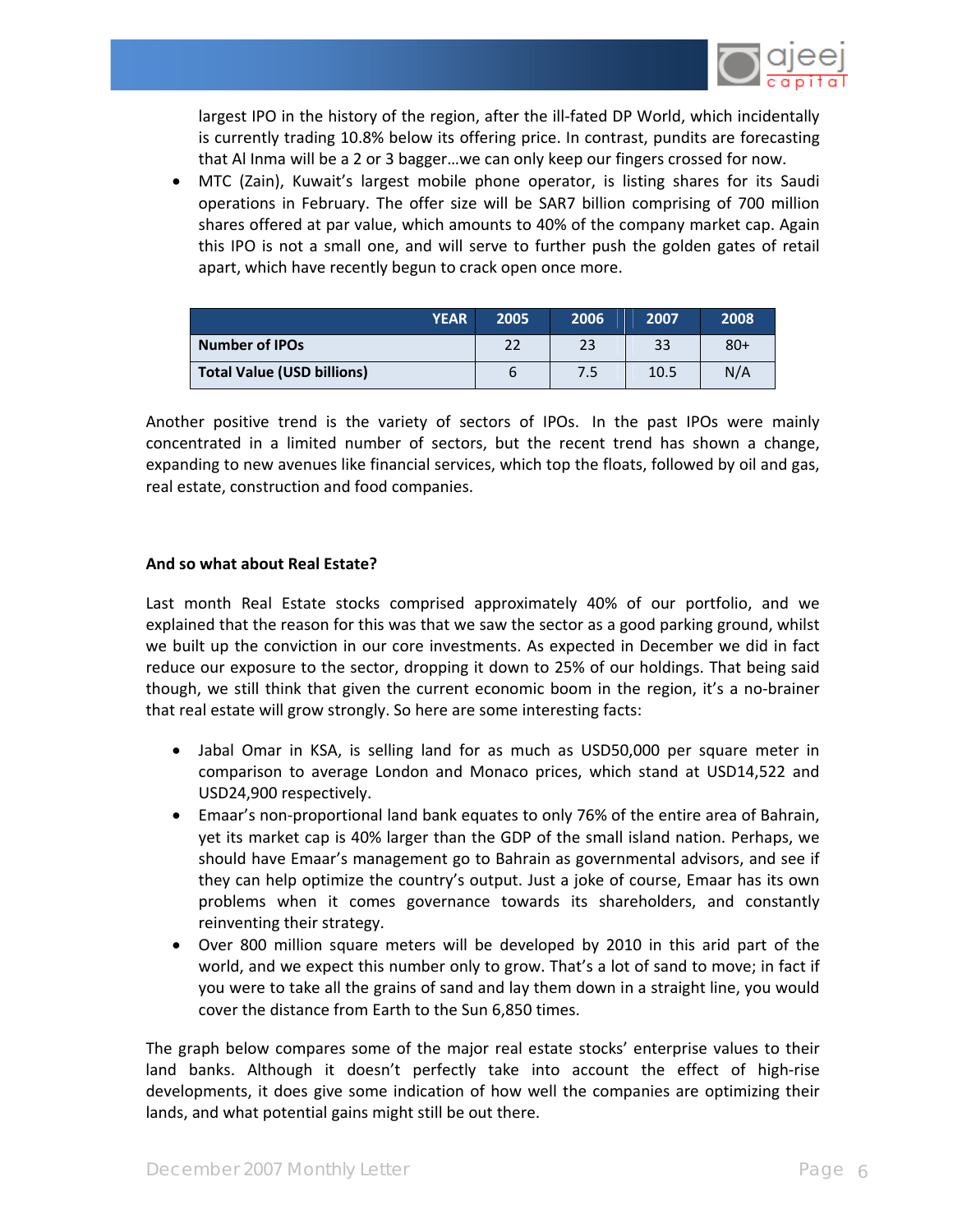



**And how w do the stat tistical metr rics on our fu und and res pective mar rkets look?** *How volatile are the core markets where we are invested?* 

The volatility picture has changed slightly this month, with Saudi taking the honors in the highest volatility stakes. Notably Dubai relaxed a bit, dropping to record a relatively meek 21.35% volatility. We expect the region's volatility at the start of FY08 to be closer to that of October.



\* 30 day volatility annualized

\* YTD returns for respective markets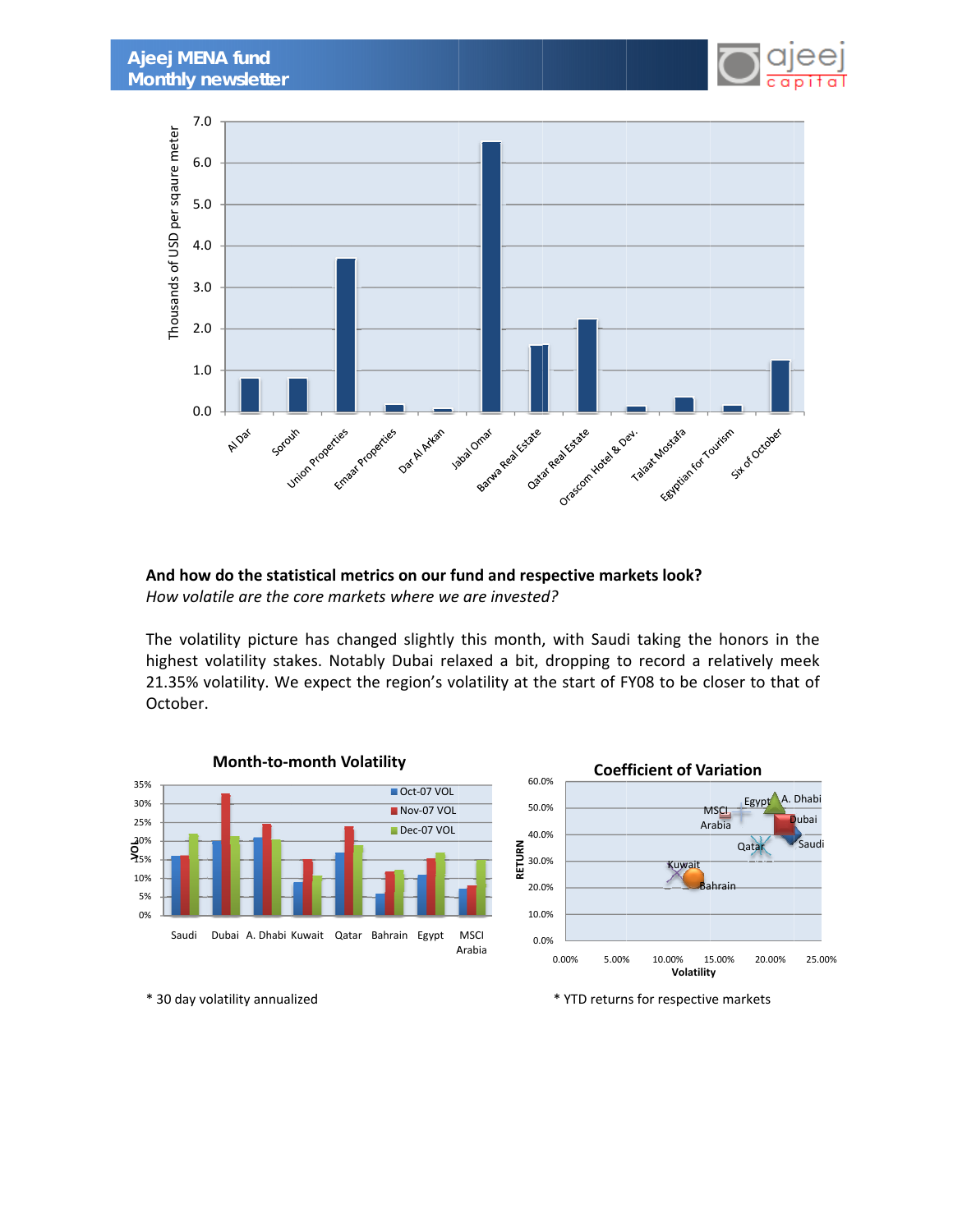

*And how does our portfolio compare?*

| Ajeej MENA Fund                                  | Oct-2007 |
|--------------------------------------------------|----------|
| Return (monthly)                                 | 8.3%     |
| Volatility (Monthly 30 Day Annualized)           | 12.4%    |
| Sharpe Ratio                                     | 3.9      |
| Alpha (December)                                 | $-4.4%$  |
| Alpha (October – December)                       | 2.0%     |
| Value at Risk (VaR) - % (30 days holding period) | 7.1%     |

The below analysis covers the period of December 01–31, 2007:

For the calculation of Alpha, we used the MSCI Arabia as a benchmark and not the risk free rate set at 5% VaR based on 5% probability

Sharpe ratio is calculated based on 3 months performance of the portfolio and all underlying values are broken down at 3 months intervals

#### **And what's our view for the Year 2008 for our core markets?**

#### *Saudi Arabia*

Looking strong, dynamics and sentiments will lead the market to new levels and we expect the bulk of returns for the year to be made in the first half year if not the  $1<sup>st</sup>$  quarter. We don't expect a major correction during the year, but we will have gyrations in the market. The investor base in the Saudi Market has been developing favorably with institutional and family offices taking the lead (big GCC institutional money entering). With PetroRabigh listing in the latter part of January it will open up and revive the retail base of investors in the market. This will dilute the positive effect on the composition of the market that has happened thus far, so one will need to be more cautious. We continue to be overweight on Saudi.

### *UAE*

I guess it's not fair to lump sum the markets. That being said, we think that there are opportunities in the UAE and the market looks solid, we see the financial services sector and real estate continuing to do well in the market. However we will expect to see a great deal of intra month trading taking place specifically in Dubai, with less buy and hold strategies in place.

### *Kuwait*

The clarification on the tax code and removing the grey cloud surrounding capital gains taxes certainly improves the dynamics related to Kuwait, and this was a necessary step to potentially remedy an otherwise lack‐luster forecast for performance in 2008. The market should perform decently and we believe that there are opportunities from a bottom up approach, however we see the Kuwaiti investor eyeing opportunities outside of his own back yard. Mid‐sized financial services look interesting and certain segments of the real estate may be good plays for 2008.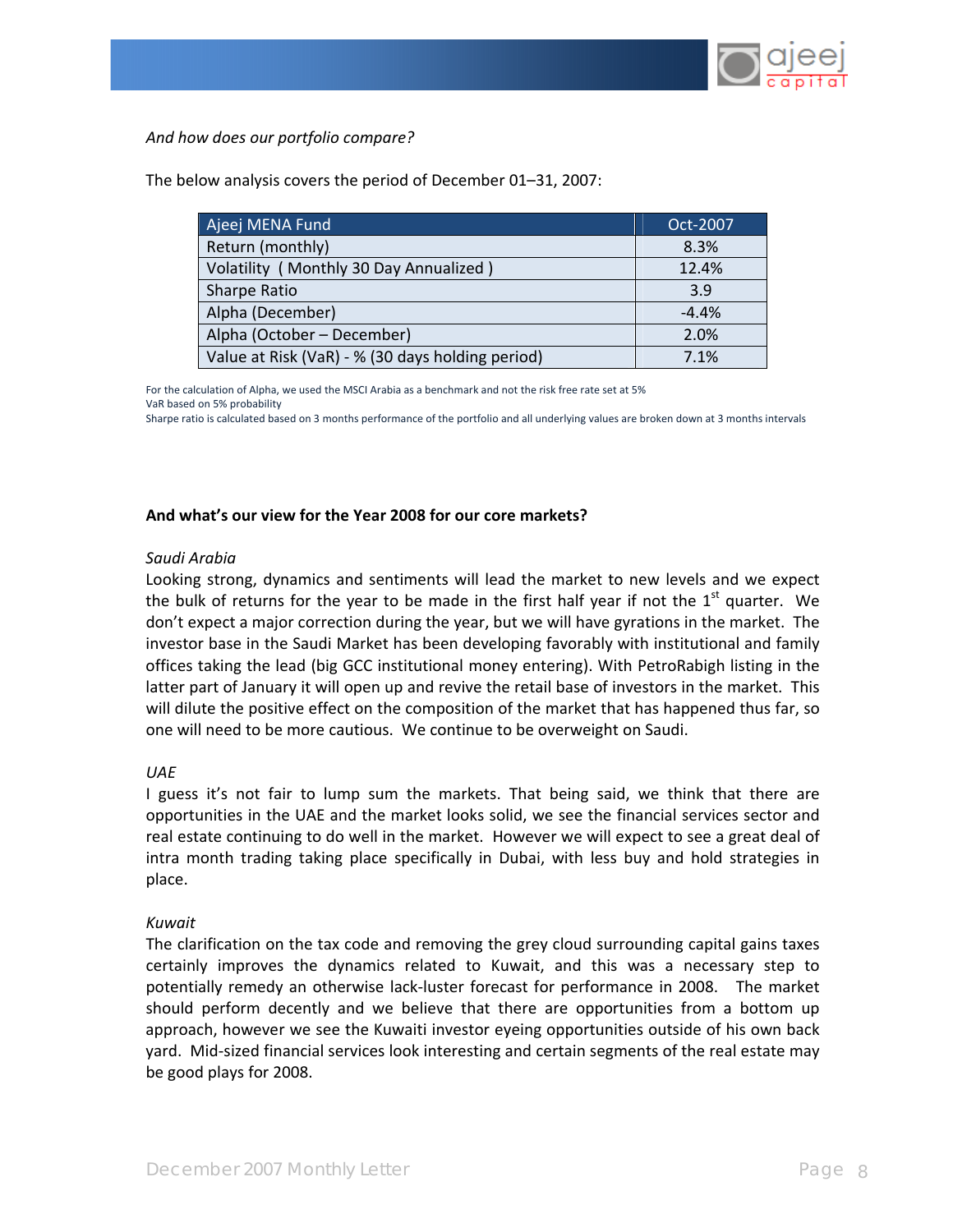

# *Egypt*

Can the best performing market in MENA over the last four years actually have another stellar performance? Perhaps, but our appetite for Macro Egyptian risk is not as high in 2008 for political and other reasons best left unmentioned! However, some of the best bottom‐up opportunities continue to lie in this market.

# *Qatar*

This is likely to be one of the best performing GCC markets in 2008. In spite of a tepid Q4 (barring October) relative to other GCC markets, a great deal of potential lies in this market with interesting opportunities in financial services and real estate

# *Other Markets*

Within this category we find Oman, the MENA region's best performer for 2007, posting a net return just shy of 62%. However it fell short on liquidity and therefore has ranked lower on our list of viable opportunities. We do however plan to start investing in scouting positions in some of these smaller markets, but our focus will be limited mainly to franchise names, and blue chips of respective markets.